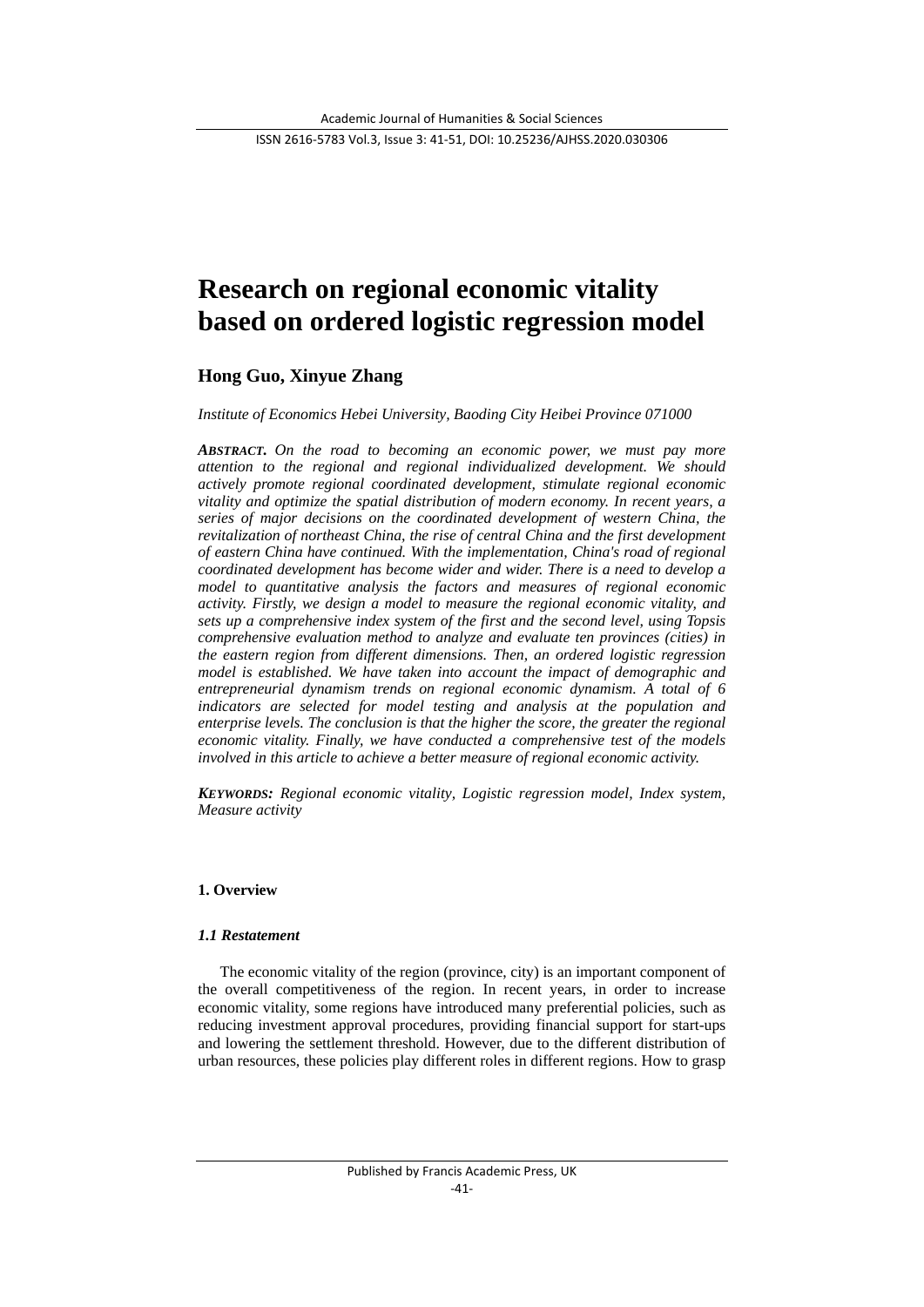Academic Journal of Humanities & Social Sciences

#### ISSN 2616-5783 Vol.3, Issue 3: 41-51, DOI: 10.25236/AJHSS.2020.030306

the key factors to improve the economic vitality of the city is worth studying. In order to study how to increase the dynamism of the regional economy, the following problems were solved through surveys and data collection:

(1)The regional economic vitality is influenced by many factors. Taking the eastern region as an example, this paper establishes a reasonable model of influencing factors of economic vitality, draws up a plan to improve the regional economic vitality, and analyzes the influence of the change of regional economic vitality from two angles of population trend and enterprise vitality.

(2)According to the areas discussed in the model, development proposals are put forward to enhance regional competitiveness and maintain sustainable economic development in the region.

#### *1.2 Assumptions*

In order to make our model more reasonable, we made the following assumptions:

(1) Use the entropy weight method to calculate the weight of each indicator. This weighting method reflects the objectivity of data processing before using Topsis.

(2) We assume that there is no multicollinearity among the independent variables, and we test it later.

(3) In the search and selection of data, we plan to use continuous variables.

(4) We assume that no major natural disasters will occur in the selected area during the estimation period

## **2. Analysis of the impact of changes in population dynamics and corporate vitality on regional economic vitality.**

#### *2.1 TOPSIS Comprehensive Evaluation Method*

In the process of measuring the degree of regional economic activity, we selected multiple indicators for TOPSIS comprehensive evaluation, and finally obtained the closeness of the economic activity of several different cities in the eastern region in the TOPSIS analysis, and analyzed the economic activity of different regions. The degree of economic vitality of the ten cities is sorted according to the closeness value, and the degree of activity is finally divided.

## *2.1.1 Index selection*

First, we need to select indicators to assess the economic vitality of the region, taking into account several key aspects such as population, education, policy, innovation, business environment and economy.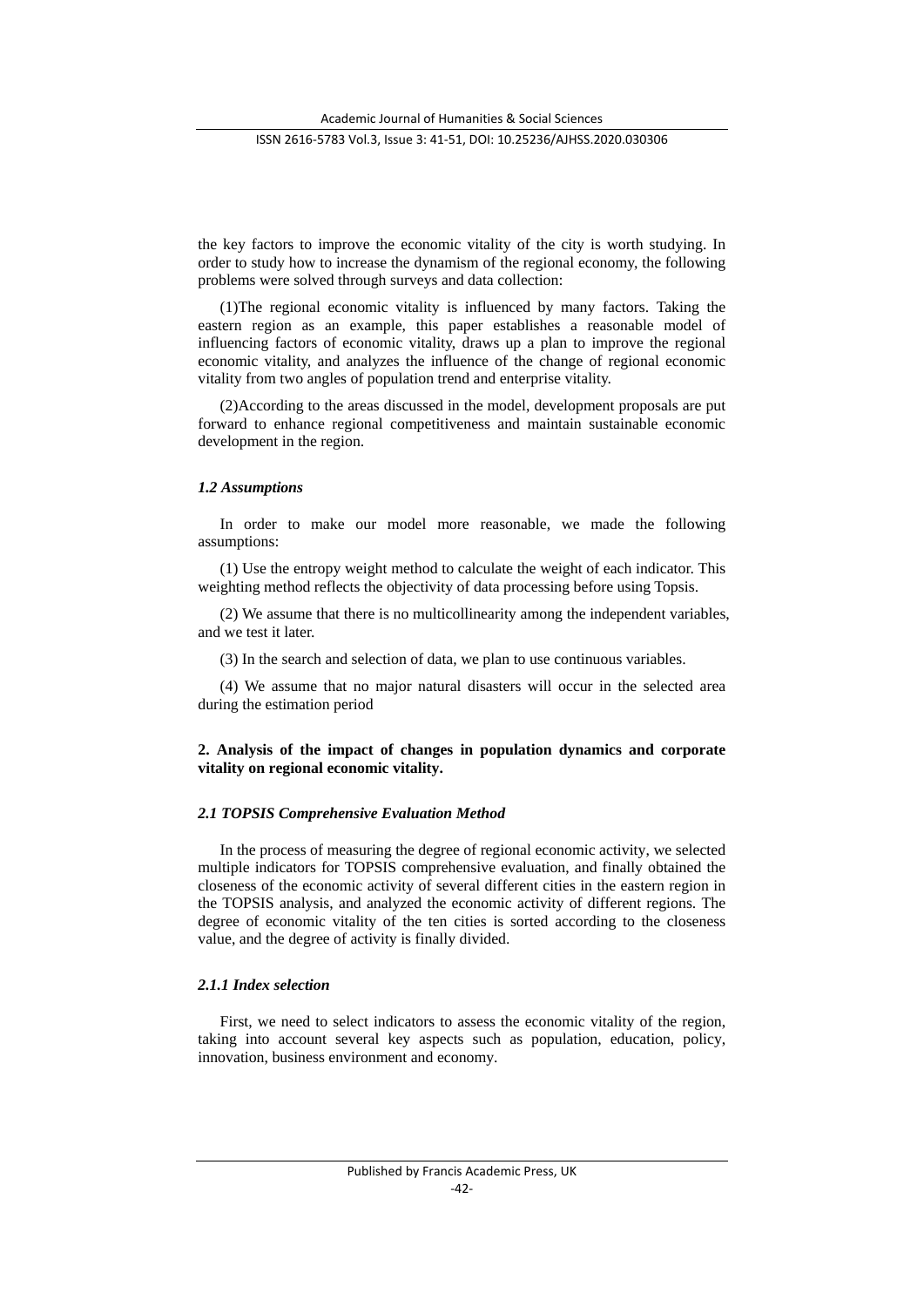In terms of population, we use the indicator of the number of years of home ownership per capita. The number of years of purchase is related to local house prices, which indirectly reflects the extent of economic activity in the region. It measures how many years a person can work in an area before buying a home. This indicator has important demographic relevance and is related to the ability of young people to buy a home and the main survival guarantee for housing problems. Real estate prices are also an important consideration in starting a business. Prices are too high, rents are too high and many companies may abandon strategic plans to set up branches in cities.

# per capital annual income average number of years of home ownership per capita  $=$   $\frac{\text{per capita living space} \times \text{average local price}}{\text{expansion}}$

In the field of education, we have selected three representative indicators. The average number of years of schooling per capita is the average of the total number of years of schooling for a particular age group. The teacher-student ratio is the teacher-student ratio of high school. The proportion of the population with higher education is the proportion of the population with education as a percentage of the total population in the region.

In terms of policy, the indicator we have chosen is the average rate of growth of revenue from the general public budget.

Representative indicators of innovation include investment in research and development.

Business Environment we choose the road logistics carrying capacity and traffic passenger flow. The disposal rate of domestic waste is the proportion of the treated domestic waste to the total quantity of domestic waste. The sewage treatment rate is the percentage of the total amount of sewage discharged into the Sewage Treatment through the network.

GDP per capita is a dynamic index to reflect the level of economic development in a certain period of time, and is also a basic index whether a country's economy is a dynamic index.

#### *2.1.2 Analysis Process*

In the end, we selected 12 indicators to conduct a TOPSIS comprehensive analysis of the economic activity of different cities in the eastern region. The indicator system diagram is as follows: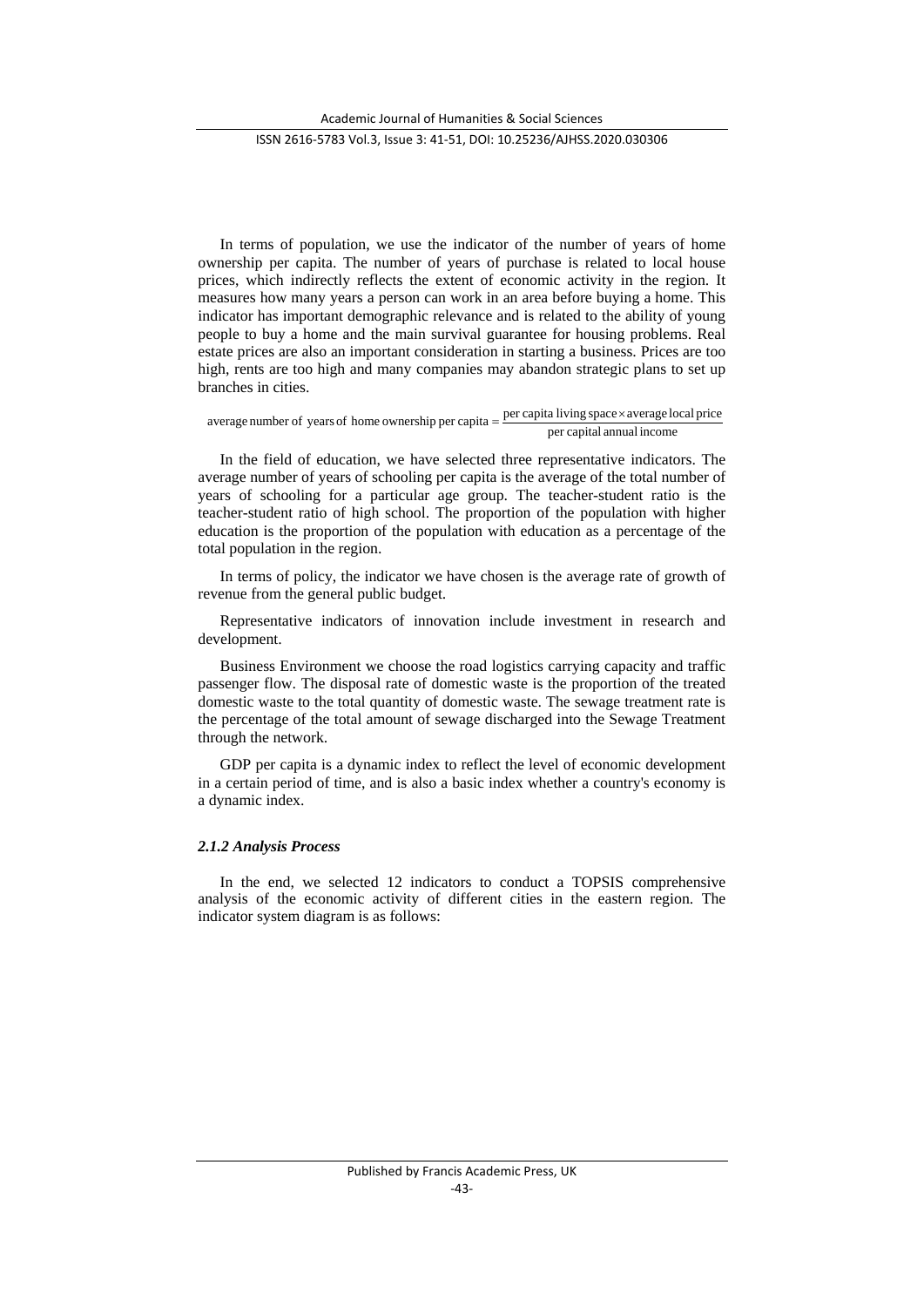

*Figure 1: indicator system diagram*

Because different indicators have different degrees of response to the economic activity of the region, in order to better evaluate, we use the entropy weight method to calculate the weight of the 12 indicators in the evaluation.



*Figure 2: weights of different indicators*

After obtaining the weights, we establish a TOPSIS comprehensive evaluation model.

Input parameters:

Weights 0.0661 0.1479 0.0615 0.1056 0.0465 0.0674 0.1218 0.0495 0.0536 0.0491 0.0682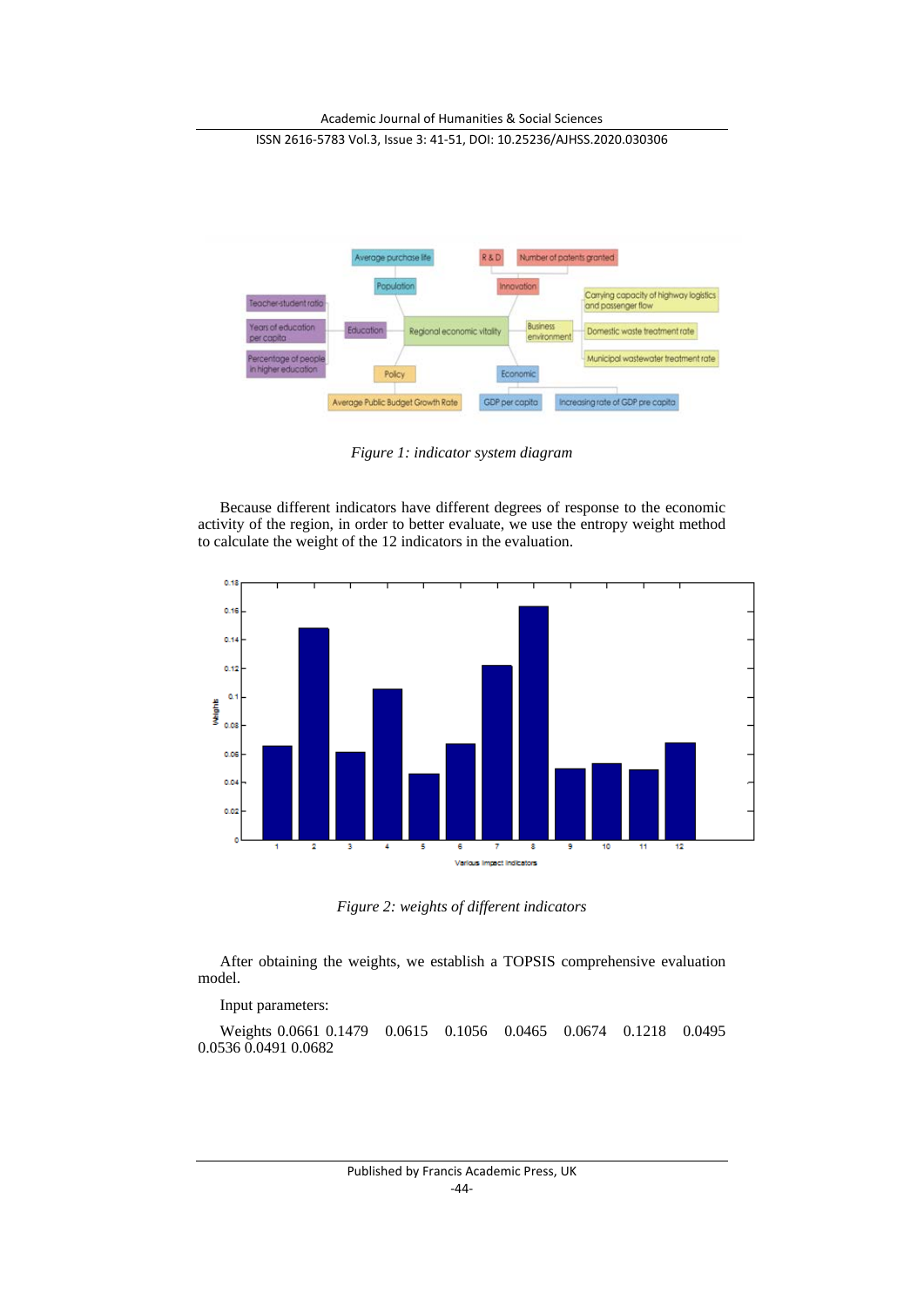x is a matrix of 10 rows and 12 columns. Rows represent cities in the eastern region. Columns are selected indicators.

Output result:

0.1459 0.0443 0.0561 0.1181 0.1112 0.6789 0.2846 0.1121 0.4320 0.0024

They are a comprehensive indicator of the economic activity of Beijing, Hebei, Tianjin, Shandong, Jiangsu, Shanghai, Zhejiang, Fujian, Guangdong, and Hainan.

Suppose 12 indicators are expressed as  $I = I(i)$ , weights are expressed as  $W = W$ (i),  $i = 1, 2, 3 - 12$ , and the degree of urban activity is expressed as  $T = T$  (i, j), representing jth The i-th index of each city,  $j = 1, 2, 3 - 10$ .

$$
T (i,j) = \sum_{i=1}^{12} W(i)I(i)
$$

T is the last value.

## *2.1.3 Output results*

The output histogram is as follows, (regions are arranged from 1 to backward)



*Figure 3:the output histogram*

Import the data into the excel table for sorting, you will get a sort of city economic activity, and finally divide the economic activity level as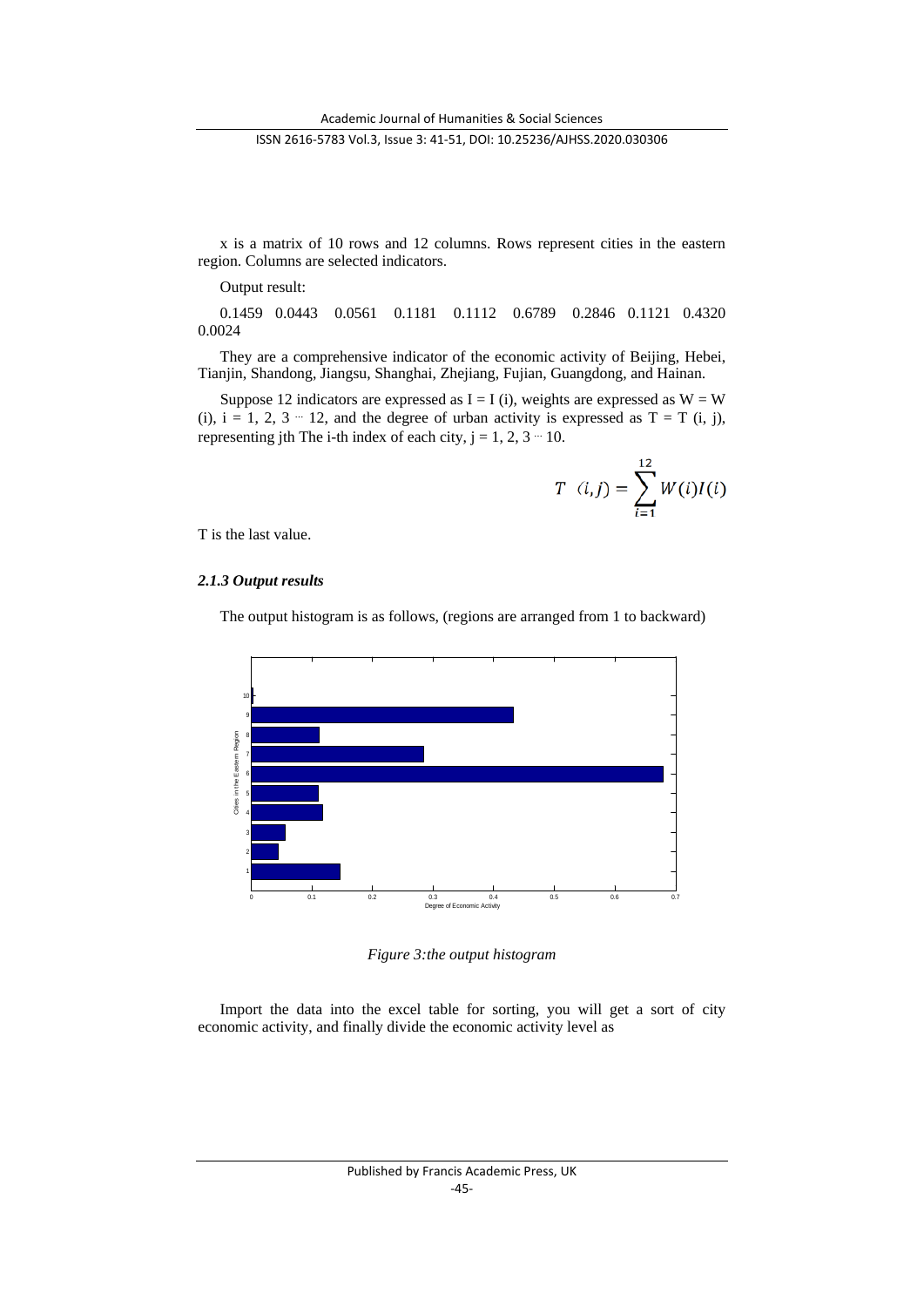| T Value         | the Numbers of<br>Cities | Degree of Economic Activity |
|-----------------|--------------------------|-----------------------------|
| $0-0.1$         |                          | Inactive                    |
| $0.1 - 0.2$     |                          | Not very active             |
| $0.2 - 0.3$     |                          | General active              |
| More than $0.3$ |                          | Verv active                 |

*Table 1: the economic activity level*

## **3. Ordered Logistic Regression**

## *3.1 Problem statement*

Researchers in the team want to investigate the degree of people's approval of "regional economic vitality": inactive, expressed by "3"; less active, expressed by "2"; active, expressed by "1"; strongly active,expressed by "0".

In addition, the researchers also investigated some other situations, including: employment rate, dependency ratio, local per capita housing capacity, number of surviving enterprises, fixed investment, and financing scale corporate bonds.

## *3.2 Overview of the ordered logistic regression model*

When using ordered logistic for regression analysis, 4 assumptions need to be considered.

• Hypothesis 1: The dependent variable is unique and it is an orderly multicategorical variable. For example, the comprehensive competitiveness level of a city can be divided into high, medium, and low; the life satisfaction of a city resident can be divided into satisfactory, general satisfaction, dissatisfaction, etc. The treatment effect of the disease is divided into cured, effective and ineffective.

• Hypothesis 2: There are one or more independent variables, which can be continuous, ordered multi-class, or unordered categorical variables.

• Assumption 3: No multicollinearity between independent variables.

• Assumption 4: The model meets the "proportional advantage" assumption. This means that no matter where the splitting point of the dependent variable is, the influence of each independent variable on the dependent variable in the model does not change, that is, the regression coefficient of the independent variable on the dependent variable has nothing to do with the splitting point.

The principle of ordered and multi-class Logistic regression is to divide multiple categories of the dependent variable into multiple binary logistic regressions in turn. For example, in this article, there are 4 levels in the division of the "regional economic activity" of the dependent variable. Split into three binary logistic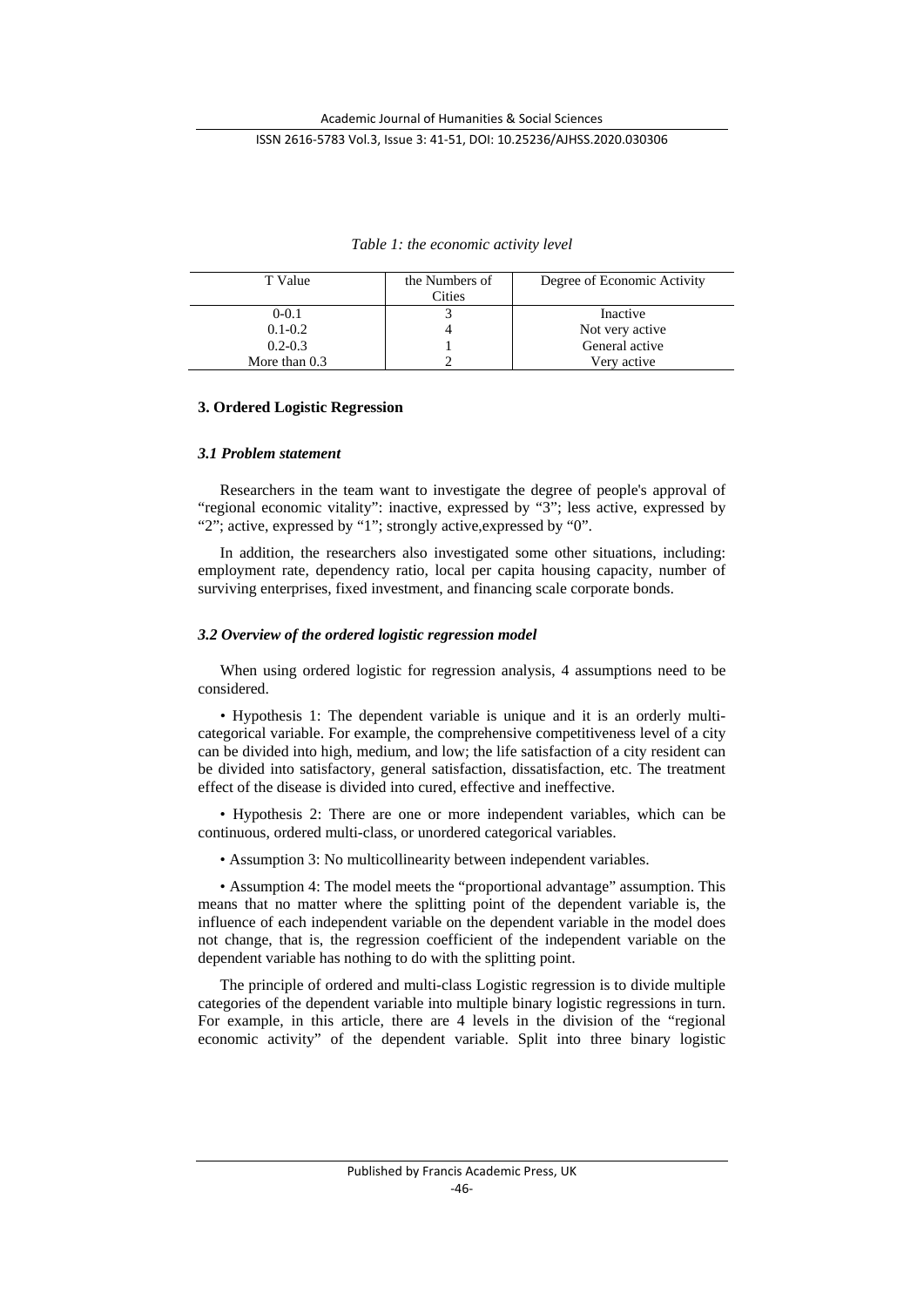regressions: (0 vs  $1 + 2 + 3$ ),  $(0 + 1 \text{ vs } 2 + 3)$ , and  $(0 + 1 + 2 \text{ vs } 3)$ , all of which are lower and higher Compared.

In ordered multi-class logistic regression, it is assumed that in several binary logistic regression, the coefficients of independent variables are equal, only the constant term is different, and the result only outputs the coefficients of a group of independent variables. Therefore, ordered multiple Logistic regression models must test the assumption of equality of independent variable coefficients (the "proportional advantage" hypothesis)(also known as the parallel line test) . If this assumption is not satisfied, consider using unordered multi-class logistic regression.

#### *3.3 Judgment on Hypothesis*

Hypothesis 1-2 is a hypothesis of research design, and researchers need to judge based on the research design, so the data hypothesis 3-4 is mainly tested here.

(1)Test hypothesis 3: no multicollinearity between independent variables  $C^{\alpha}$  contracts

| Model                             | <b>Collinearity Statistics</b> |       |
|-----------------------------------|--------------------------------|-------|
|                                   | Tolerance                      | VIF   |
| employment rate                   | .128                           | 7.785 |
| Dependency ratio                  | .108                           | 9.292 |
| Local per capita purchasing power | .114                           | 8.777 |
| Number of surviving companies     | .220                           | 4.546 |
| Fixed investment                  | .118                           | 8.510 |
| Financing scale corporate bonds   | .278                           | 3.595 |

a. Dependent Variable: Economic vitality

In this example, the tolerances are greater than 0.1, and the variance expansion factors are less than 10, so there is no multicollinearity.

#### (2)Test result of hypothesis 4

Before explaining the results, we need to look at the test results of Hypothesis 4 (the results of the parallel line test).

The test of parallel lines in the model used in this chapter is  $\chi$ 2 = 0, and P = 1, which shows that the assumption of parallelism holds, that is, the regression equations are parallel to each other and can be analyzed using an ordered logistic process.

| <b>Test of Parallel Linesb</b> |  |
|--------------------------------|--|
|--------------------------------|--|

| Model           | -2 Log Likehood | Chi-Square | df | Sig  |
|-----------------|-----------------|------------|----|------|
| Null Hypothesis | .000            |            |    |      |
| General         | 000a            | .000       |    | .000 |

The null hypothesis states that the location parameters(slope coefficients)are the same Across response categories.

a.Link function:Logit.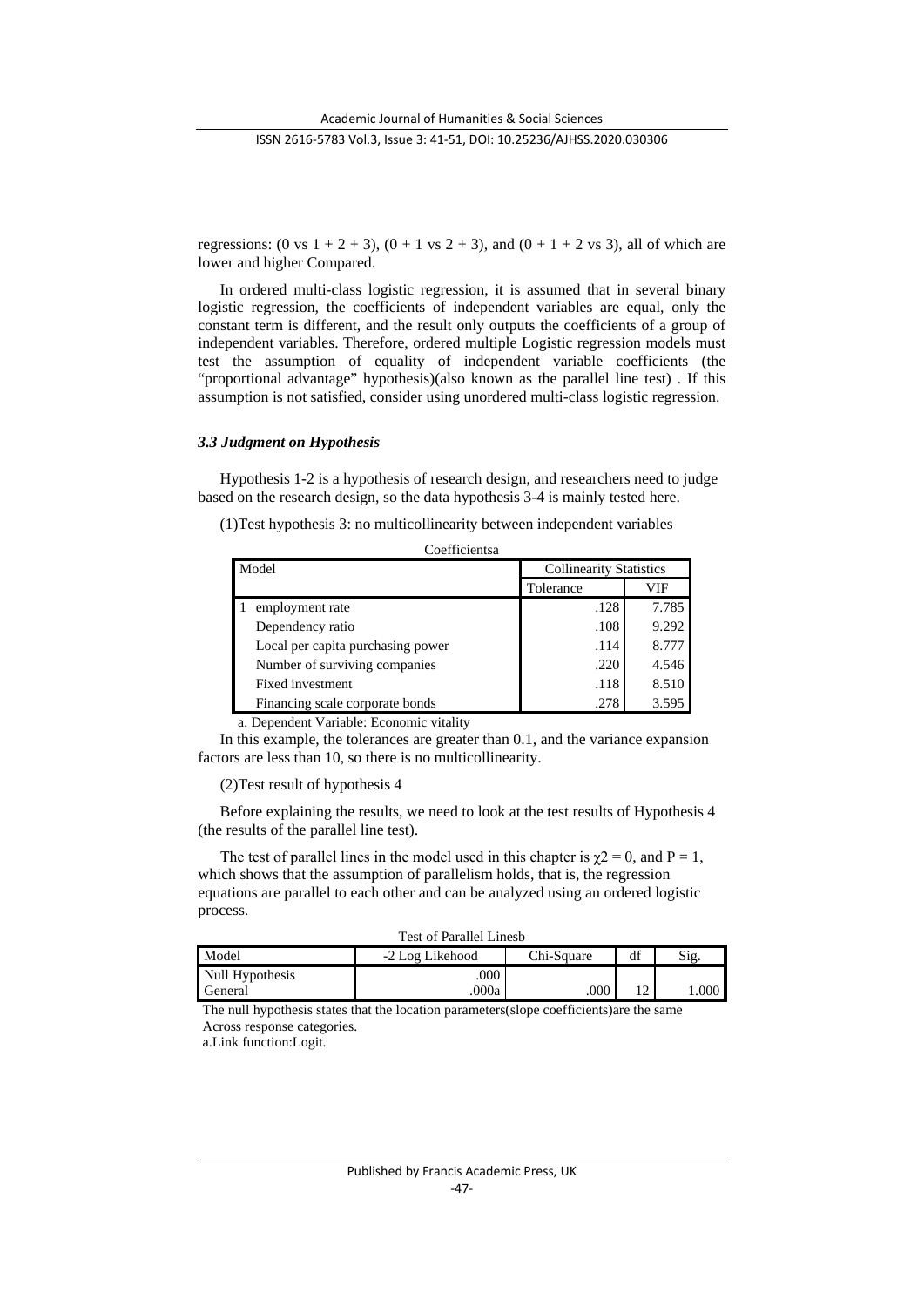$P = 1.000$ , indicating that the hypothesis of parallelism holds, that is, the regression equations are parallel to each other and can be analyzed using an ordered logistic process.

(3)Goodness of fit test results

The following figure shows the results of the goodness-of-fit test, which are the two goodness-of-fit tests of Pearson and Deviance, respectively. In this example, the result of the Pearson test is  $\chi$ <sup>2</sup> = 0.029, the deviation = 0.059, and P = 1> 0.05, indicating that the Deviance test result is good for the model pseudo-effect.

| Goodness-of-Fit |            |     |        |  |
|-----------------|------------|-----|--------|--|
|                 | Chi-Square |     |        |  |
| Pearson         | 029        | 21  | ()()() |  |
| Deviance        |            | າ 1 |        |  |

Link function:Logit。

(4)Model fitting information

The result of Model Fitting Information is a likelihood ratio test on whether the partial regression coefficients of all independent variables in the model are all zero. The result was  $\gamma$  = 25.597 (the difference between the -2 Log Likelihood value of the model with only constant terms and the final model).

| <b>NOUGLITURE INTOITMATION</b> |            |            |  |      |
|--------------------------------|------------|------------|--|------|
| Model                          | $-2$ Log   |            |  |      |
|                                | Likelihood | Chi-Square |  | Sig. |
| Intercept                      | 25.597     |            |  |      |
| Final                          | 000        | 25.597     |  | 000  |
|                                |            |            |  |      |

Model Fitting Information

Link function:Logit。

## *3.4 In conclusion*

Ln (economic vitality oddscat.  $\leq$  inactive) = -924.436 + 972.202  $*$  employment rate -118.148 \* dependency ratio + 0.584 \* local per capita housing capacity-0.187 \* number of surviving companies  $+ 0.01 *$  fixed investment-0.01  $*$  financing scalecorporate bonds

Ln (economic vitality oddscat.  $\leq$  not very active) = -910.214 + 972.202  $*$ employment rate -118.148  $*$  dependency ratio + 0.584  $*$  local per capita purchase capacity -0.187  $*$  number of surviving companies  $+$  0.01  $*$  fixed investment -0.01  $*$ financing scale-corporate bonds

Ln (economic vitality oddscat.  $\leq$  general active) = -899.738 + 972.202  $*$ employment rate -118.148  $*$  dependency ratio + 0.584  $*$  local per capita house purchasing capacity-0.187  $*$  number of surviving enterprises  $+$  0.01  $*$  fixed investment-0.01 \* financing scale-corporate bonds

Through the above analysis, it is not possible to directly give the OR value and its 95% CI. The OR value is obtained by using the Generalized Linear Models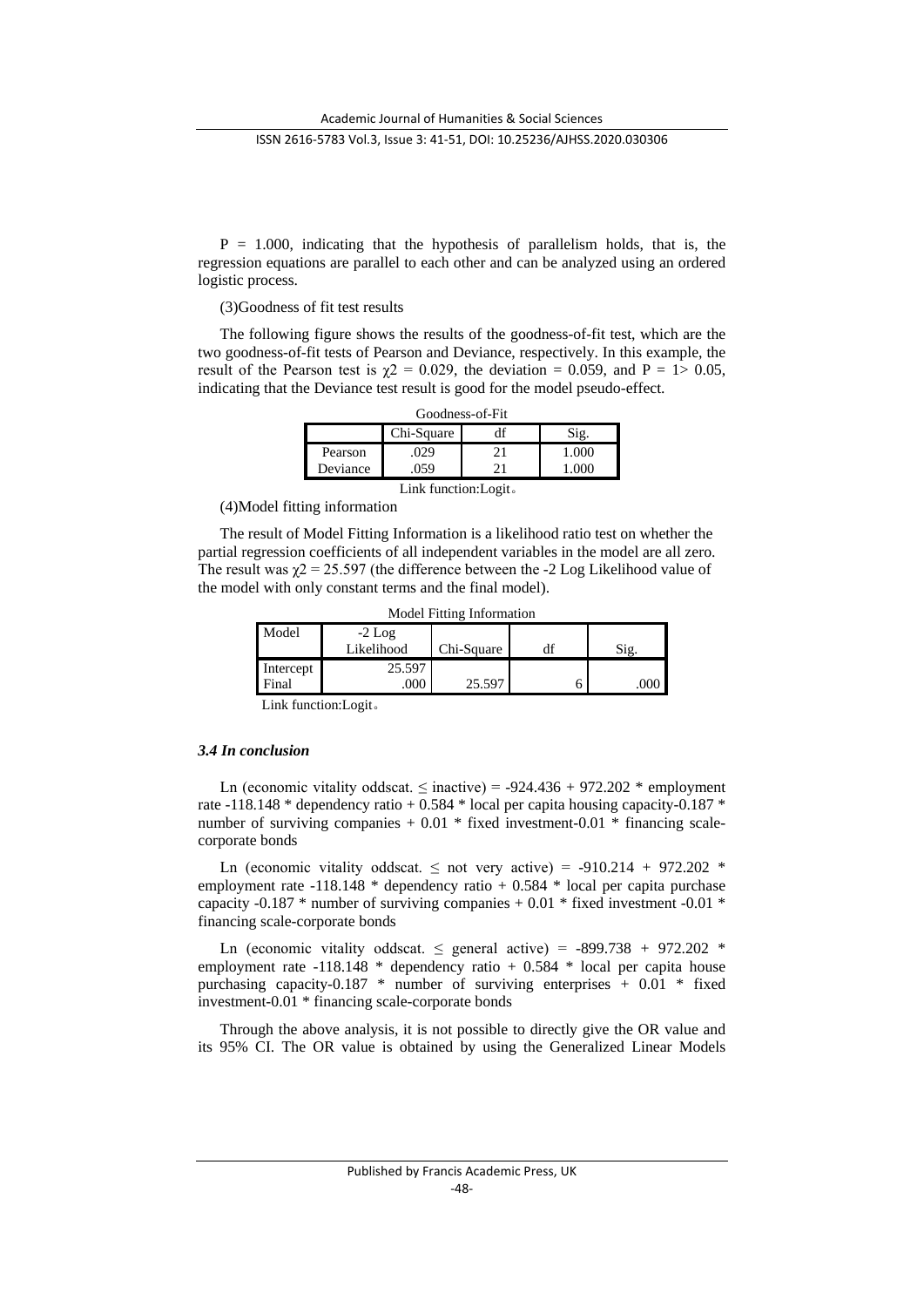module. The orderly Logistic regression is used to analyze the regional economic vitality and employment rate, dependency ratio, and local per capita housing purchase. Utility relationship between capacity, number of surviving companies, fixed investment, financing scale corporate bonds.

The results of the parallel line test are  $\chi$ 2 = 0, P = 1, indicating that the proportional advantage hypothesis exists. Deviance goodness-of-fit test showed that the model fits well,  $\chi$ 2 = 0.59, P = 1, but there are most (75.0%) cells with frequency 0. Model fitting information shows that this model is superior to models with only constant terms.

From the perspective of the number of surviving enterprises, it is considered that it leads to economic vitality is 1.840 times (95% CI: 1.327E139-2.553E139) the value of the inactive economic vitality,  $\chi$ 2 = 0, P = 0.997. In the control group with very active economic vitality, it is considered that the OR value of fixed investment's effect on economic vitality is 0.997 times (95% CI: 10.292-0.097),  $\chi$ 2 =  $0, P = 0.998$ ; financing scale corporate bonds are considered The degree of impact on economic vitality is 1.001 times the general active OR value (95% CI: 382.745- 0.003),  $\gamma$ 2 = 0, P = 1.

#### **4. Sensitivity analysis of the model**

For the sensitivity analysis of the model, we choose a one-factor sensitivity analysis to explore the changes in regional economic vitality by changing the per capita GDP growth rate.

The growth rate of per capita GDP increased by 1%, and the changes in the regional economic vitality were between plus and minus 0.3%



*Figure 4:changes in regional economic vitality with a rise of 1%*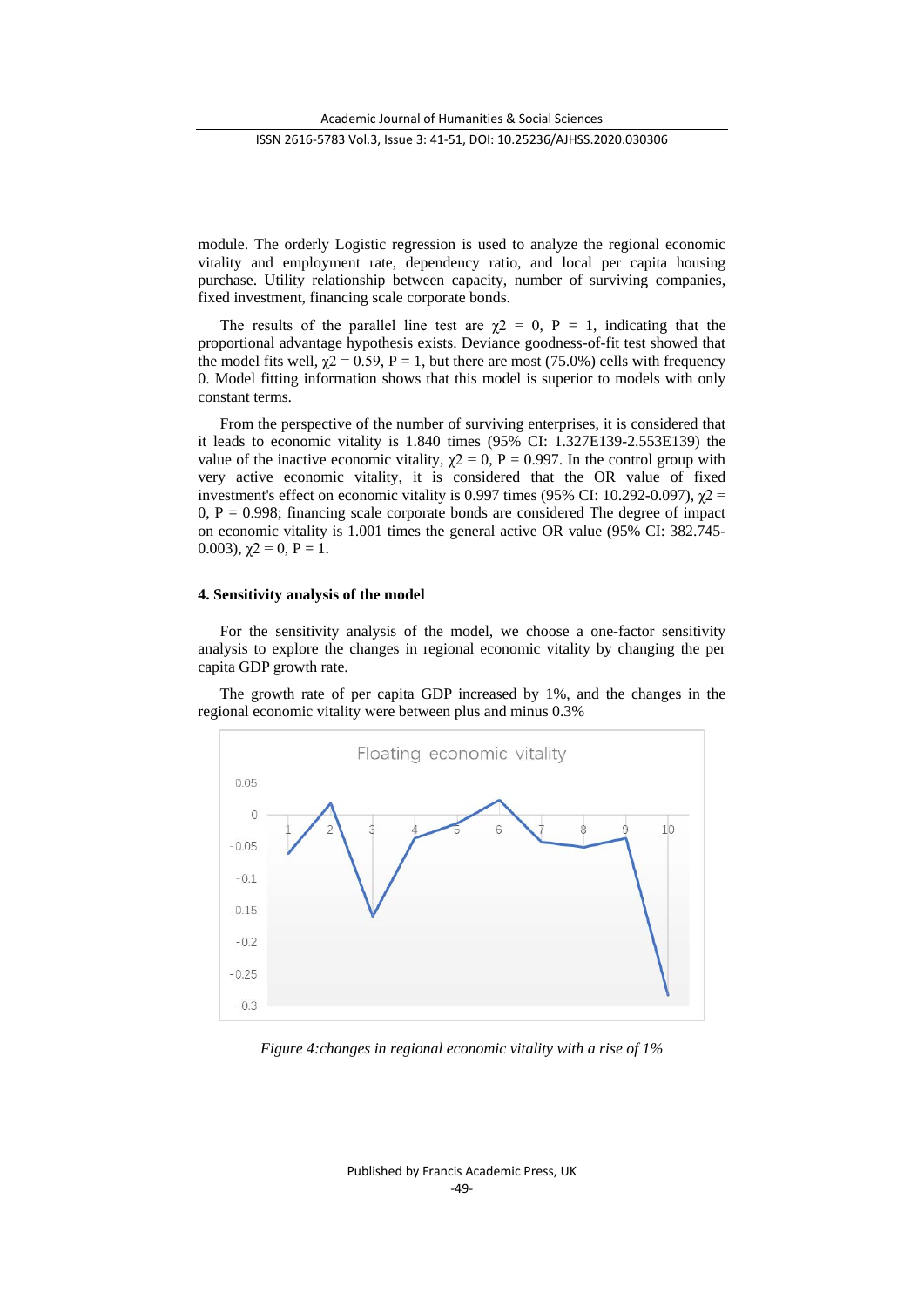

The per capita GDP growth rate is reduced by 1%, and the changes in the regional economic vitality are between plus and minus 0.1%

*Figure 5:changes in regional economic vitality with a decline of 1%*

This shows that our model is reasonable.

## **5. Development proposals**

In this article, we carefully consider the concept of regional economic vitality definition, characteristics and impact factors. We selected representative indicators from seven dimensions of population, business, education, the economy, policy, innovation and business environment, and developed an analytical model. In this paper, a comprehensive index system is established, which involves all aspects of regional economic vitality. Through the logistics model, we can measure the regional economic activity accurately based on the logistic regression equation, the score, the comprehensive score and the calculation of the regional activity ranking table. The regional economic vitality can be estimated by the index data of different regions, and different local governments should develop regional economy according to local conditions, make up the shortage and combine the characteristics of regional economy.